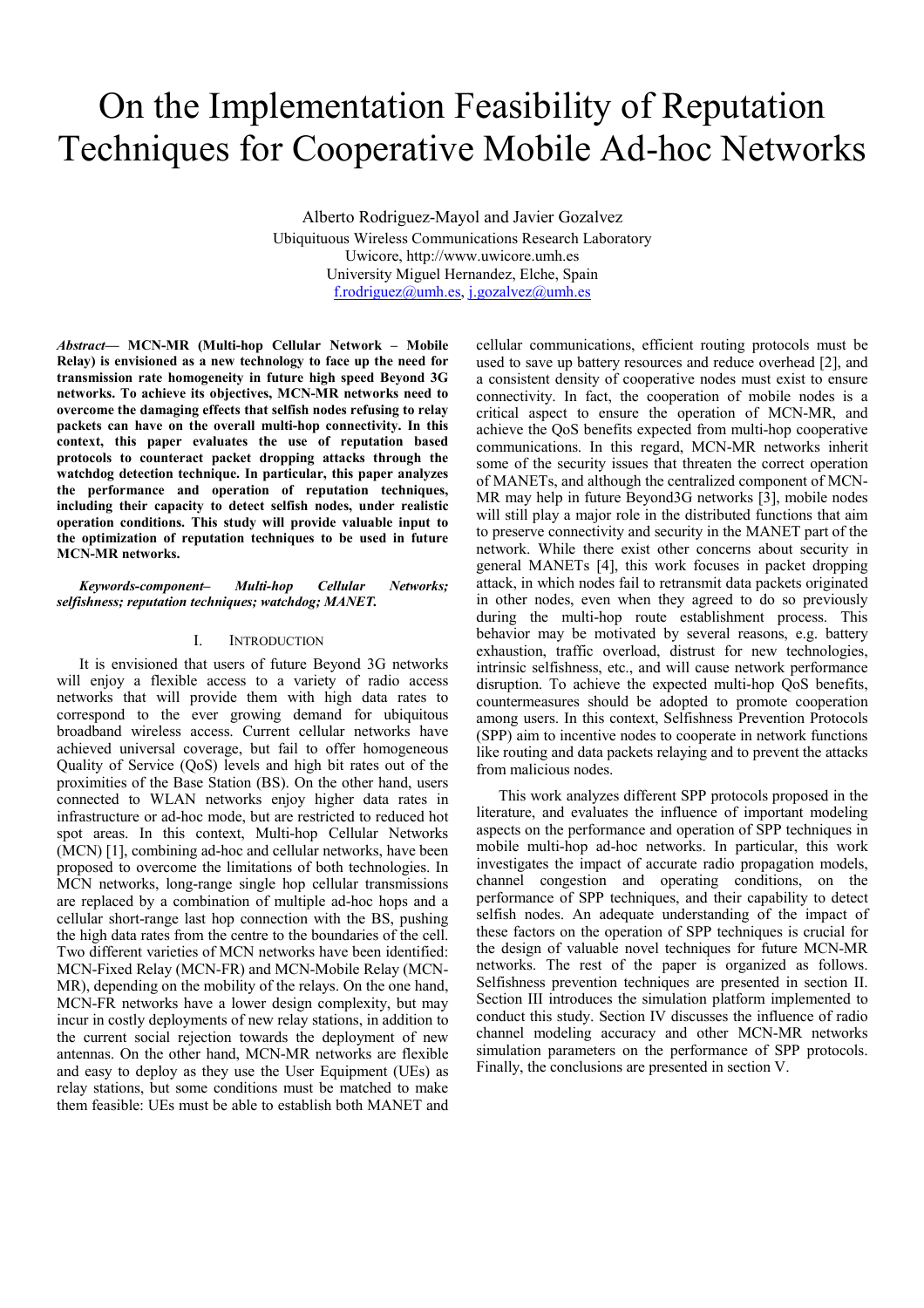# II. SELFISHNESS PREVENTION PROTOCOLS

The techniques used to face packet dropping attacks are aimed at detecting and isolating selfish nodes in order to incentive them to cooperate. Reference [5] establishes three groups to categorize the different SPP strategies proposed in the literature: reputation-based, credit-based and those based on game theory. Reputation-based methods are generally made up of two modules: detection and reaction. The detection module in each node watches neighbor nodes behavior, whether they retransmit other node's data or not, while the reaction module maintains a local reputation table where each node is assigned a reputation based on the observations made by the detection module. Furthermore, reputation information is reported to the correspondent routing protocol in order to avoid detected selfish nodes in future route establishments. Besides, countermeasures like isolation may be employed against selfish nodes. In opposition to reputation-based methods, credit-based schemes use a virtual or real currency to trade data retransmissions. This virtual currency is used to pay for self originated data retransmitted by other nodes, to compensate them for the usage of their resources. Credit can be obtained by retransmitting other nodes packets or exchanging real money. These schemes depend in general on a trusted central authority and a tamper-proof hardware for the user equipment that compromise scalability. Moreover, all nodes in the network must use the same credit-based technique, as nodes not using it will not be able to retransmit their own data. Finally, game theory models multi-hop ad-hoc networks as a game where each mobile node can choose either to retransmit other nodes data or not. Equilibrium stability of different strategies can be studied analytically. However, game theory models usually fail to reproduce important parameters of real systems. Due to the disadvantages of credit-based and game theory schemes, this work focuses on reputation techniques, which in general use the watchdog technique proposed in [6] to observe the behavior of other nodes.

# A. Watchdog detection mechanism

The watchdog detection technique is based on the passive acknowledgment of the retransmission of self originated packets by other nodes, by overhearing the next node's forwarding transmissions, as indicated in the example of Figure 1. In the example, source node establishes a multi-hop link to the destination using one relay node. Initial transmission of data in the Figure 1(a) is followed by the retransmission in the Figure 1(b), in case that relay node is not acting selfishly. Retransmission is observed by source node and maybe by other neighbor nodes, contributing to direct reputation and indirect reputation respectively. In figure 1(b), the source node adjusts the direct reputation of the relay node after observing the correct retransmission of the packet. Similarly, the neighbor node modifies the indirect reputation of the relay node after overhearing the retransmission. In opposition to the case presented in Figure 1(a), if one node does not overhear the correspondent retransmission of the next node within a timeout, the relay node is supposed to have acted selfishly, since it did not forward the source node's data, and retaliation will be taken against him, depending on the used SPP technique. The watchdog technique is used by most of the reputation-based SPP proposed so far.

Channel propagation errors and collisions due to channel congestion can affect the performance of the watchdog detection mechanism. For example, ambiguous collision could prevent the source node to correctly observe the retransmission of packet in Figure 1(b) if it coincides with the reception of another packet. In case that the source node does not overhear the retransmission of the packet correctly, and no link failure or collision has been detected, it may falsely accuse the relay node of acting selfishly. This error can be seen as a false positive. On the contrary, if the source node detects that a link failure or collision has prevented the correct transmission of the packet, it will not accuse the relay node, independently of its selfishness. In case that the relay node is a selfish node, this is referred to as a false negative. An enhanced version of the watchdog technique has been proposed in [4], to broaden the type of attacks that can be detected with the passive acknowledgment technique presented above. Reference [4] claims that ambiguous collisions may not affect watchdog's detection capability, even with very high traffic load. However, the conclusion was extracted using a four laptop testbed, which might be a too limited testing environment. It should be noted that indirect reputation has a higher error rate compared to direct reputation. This is due to the fact that the neighbor node that indirectly overhears the first hop transmission in Figure 1(a) may be located out of the range of the relay node. For this reason, it will be unable to detect the second hop transmission in Figure 1(b) and will accuse him falsely.



Figure 1. Operation of the watchdog detection technique



Figure 2. Operation of the recommended reputation technique

## B. Reputation-based selfishness prevention protocols

The first SPP protocol considered in this work is the Watchdog protocol [6], referred to in the rest of the paper as WD. WD is made up of two modules: watchdog and pathrater. In the watchdog module, each node uses watchdog detection mechanism introduced in section II.A to watch the behaviour of relay nodes considering only direct reputation. Mobile nodes count the number of times that one node has refused to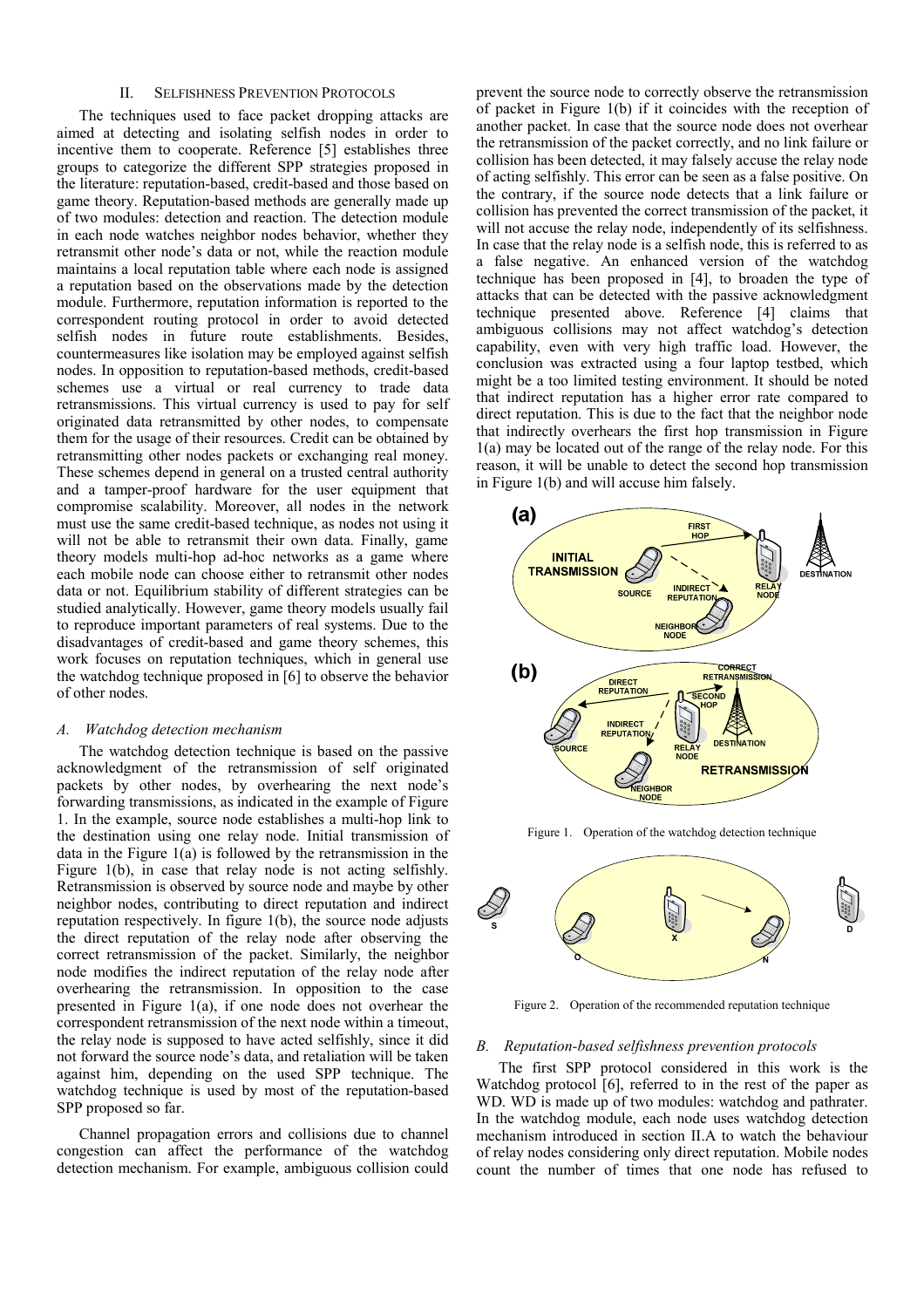retransmit one packet, until the tally of faults is greater than the threshold considered. When the threshold is reached, the relay node is accused of being selfish. Besides, [6] introduced the pathrater module to calculate each neighbour's reputation using the information provided by the watchdog module. The pathrater assumes that past observations may be suitable to predict future selfishness of the nodes. If one node is accused of being selfish, it will be avoided in forthcoming route establishments. The WD protocol also introduces accusation messages to warn the source node about the presence of a selfish node in the route. Notwithstanding, these messages are subject to forgery and may increase overhead.

The second technique implemented in this work is the TEAM protocol [10]. This protocol uses three types of entry information to make a decision whether a node is acting selfishly: direct reputation, indirect reputation (as explained in section II.A), and recommended reputation, which is based on the list of nodes that have retransmitted the packet before. An example of recommended reputation is presented in Figure 2. In this figure, a multi-hop transmission is established from node S to node D through nodes  $O, X$  and N. When node N receives the retransmission of the packet from node  $X$ , it can estimate a new recommended reputation for node O, assuming that O has a good reputation in the opinion of  $X$ , as it has retransmitted its packet. In this way, when node  $X$  retransmits the packet, it implicitly 'recommends' node O. This can also be used to deduce an approximation of the reputation of node S in the opinion of node  $O$ , in a recursive manner. Each of these three reputation values (i.e. direct, indirect and recommended) is weighted to compute the global trust level for each node. Besides, TEAM also defines a trust formula for a route and for a packet, and establishes some rules to decide whether routing requests and data packets coming from other nodes should be accepted and/or retransmitted. These rules state that one route must not be accepted if its trust value does not exceed the trust threshold for a route. Similarly, one packet should not be relayed if its trust value does not exceed the minimum trust threshold for a packet.

## III. EVALUATION PLATFORM

The aim of this work is to analyze the performance of potential reputation SPP techniques to be employed in future MCN-MR networks to foster relaying cooperation among nodes. It is also the aim of this paper to investigate the effect of realistic conditions, in particular with regards to the radio channel conditions and the channel congestion, on the operation of these techniques, and their capacity to accurately detect selfish nodes. In this context, this work focuses on a urban scenario with different congestion levels, and different radio conditions modeling accuracy. It is also important to adequately model the multi-hop ad-hoc communications protocols over which cooperation techniques will rely on. In this context, this work adopts the 802.11s mesh standard for the multi-hop ad-hoc communications and its reactive Ad-hoc Ondemand Distance Vector (AODV) routing protocol.

# A. Simulation scenario

Extensive system level simulations emulating the operation of multi-hop cellular networks have been carried out using the ns2 simulation platform and the Rice Monarch Project extension for mobile and multi-hop networks [12]. The simulation environment corresponds to a Manhattan layout of different dimensions, e.g. 900, 1350 and 1800 meters of side, where pedestrians move following the Random Walk Obstacle model [11] and communicate with a BS located at the centre of the scenario using multi-hop transmissions. The number of nodes in each scenario has been adjusted to maintain a nodes' density of at least one node per 80 meters along a street; this value has been chosen to ensure the establishment of multi-hop routes. Two traffic patterns have been simulated to analyze the impact of channel congestion on the SPP performance. In the first one, there is only one simultaneous active user, and no simultaneous sessions are allowed. In the second one, 15% of nodes on average have an active traffic session simultaneously. In both cases, traffic sessions consist of web browsing transmissions with a variable number of pages as specified in [13]. The ad-hoc radio interface corresponds to the 802.11a standard operating at the 5.8GHz frequency band and transmitting with two different power levels, 17dBm and 20dBm, in order to analyze the impact of this parameter on SPP protocols performance.

# B. Routing protocol

To allow for multi-hop ad-hoc communications, this work is based on the IEEE 802.11s standard for mesh networks. HWMP (Hybrid Wireless Mesh Protocol) is the default mandatory routing protocol defined in 802.11s, although it is open for the implementation of alternative routing protocols [14]. HWMP is a combination of AODV as a reactive routing protocol, and a proactive tree-based routing protocol. Given that the use of proactive routing protocols in mobile and wireless environments would result in a significant signalling load, this work is based on the AODV protocol implemented in the Monarch Project extension for ns-2, and it is used in parallel with TEAM and WD techniques.

AODV [17][15] is a reactive routing protocol that only searches and establishes a route when the source has information to transmit and does not know the route to reach the destination node; therefore overall network information is not required unlike proactive protocols. In this case, the source node sends a broadcast Route REQuest (RREQ) message that is retransmitted by neighboring nodes. When the destination node receives the RREQ message, it replies with a unicast Route REPly (RREP) message to confirm the route establishment. The reception of RREQ and RREP messages allow intermediate nodes to know their neighboring nodes in the route towards the source and destination nodes. In the original AODV protocol, the route selected between the source and destination nodes is that with the lower latency, which generally coincides with the route with the lowest number of hops from source to destination.

Generally, reputation based systems need to be implemented on top of source routing protocols like Dynamic Source Routing protocol (DSR), letting every node in the route know the identity of the other nodes. Thus, every node receiving a route request is able to evaluate the reputation of all the nodes participating in the route, and is not restricted to consider only the source, destination and consecutive neighbour nodes, as it is the case in the original AODV protocol. Additionally, nodes can process multiple replicas of RREQs coming from different routes. To emulate this scenario, routing packets in our implementation include information about the identity of all the nodes it passed through in the route. In this context, it is important to note that Dynamic MANET On-demand (DYMO) routing protocol, successor to AODV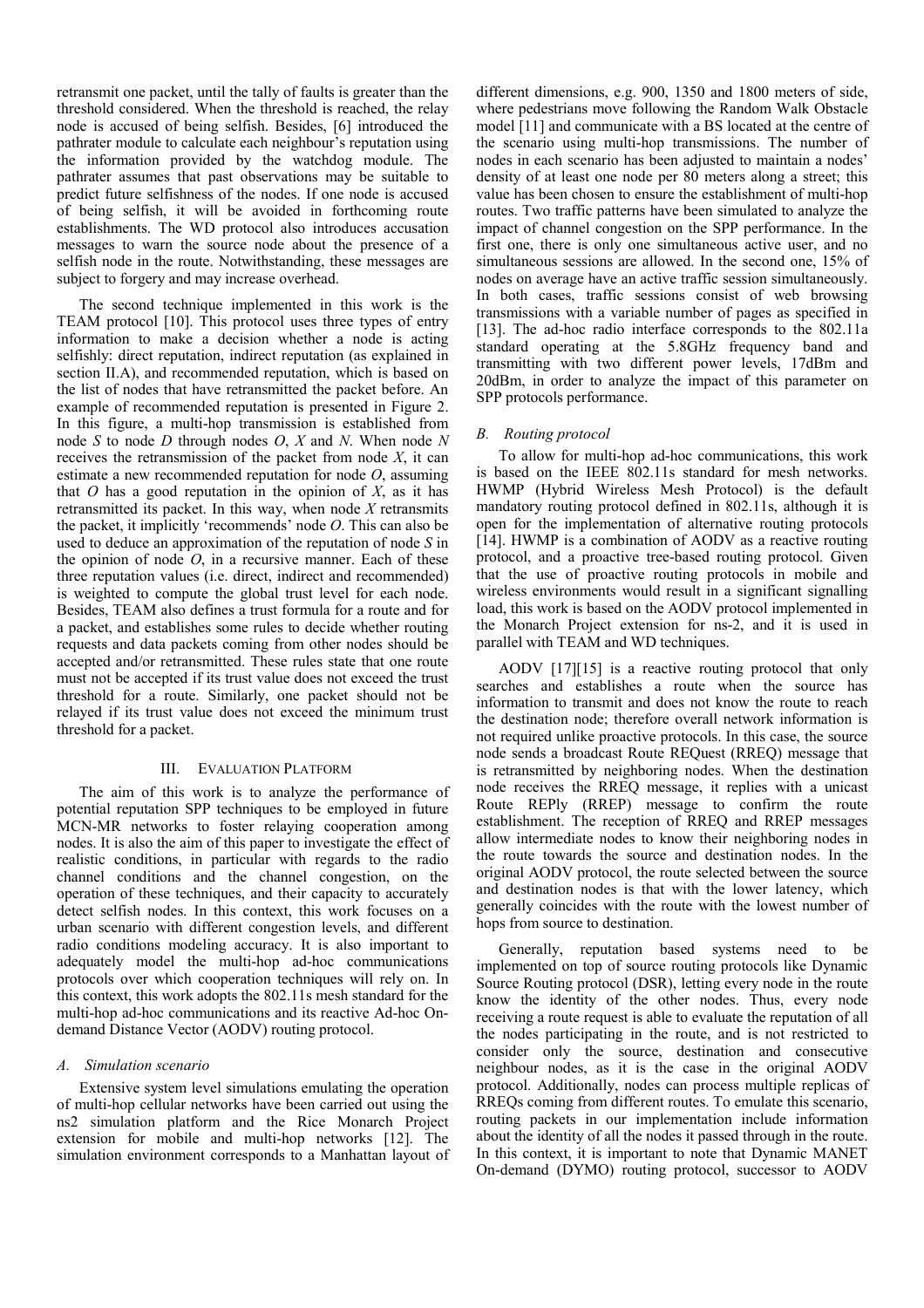protocol, include this characteristic in its definition [15]. Additionally, the AODV modification in 802.11s allows intermediate nodes to process multiple replicas of a routing packet more than once, so they can evaluate and optimize the cost function of multi-hop route. In this work, the metric function considered to measure the multi-hop link cost depends on the SPP protocol. WD evaluates first if the route is free of selfish nodes. In that case, the route with less number of hops will be chosen. If the two routes have an equal number of hops, then it chooses the route with greater reputation average. In TEAM, incoming route establishment packets must pass some consecutive tests in order to be accepted. First, previous node's trust must be greater than the minimum threshold established for trust checking. Then the trust levels of the source and destination nodes are checked separately, before checking the mean trust level of all the nodes participating in the multi-hop route.

## C. Channel propagation models

Three different types of channel propagation models [7] have been considered. First, the ns2 default model, the 2Ray model, has been used as a reference due to its widespread usage in the literature. The 2Ray model considers a logdistance pahtloss model with log-normal shadowing. The numeric values for the pahtloss exponent and the shadowing standard deviation have been chosen as indicated in [16] for urban scenarios, 3.5dB and 4dB respectively. Next, a more realistic pathloss model, referred to as LOS-NLOS [7], developed in the European WINNER project [8] and that takes into account the presence of obstructions between transmitter and receiver, has also been implemented. Different expressions are used for the computation of pahtloss under LOS (Line Of Sight) and NLOS (Non Line Of Sight) conditions. Under  $\overline{LOS}$ conditions, the pathloss is expressed as follows

$$
PL_{LOS}(d[m]) = \begin{cases} 22.7 \log_{10}(d[m]) + 41 + 20 \log_{10}(f[GHz]/5) & (1) \\ \text{if } d < R_{bp} \\ 40 \log_{10}(d[m]) + 41 - 17.3 \log_{10}(R_{bp}) + 20 \log_{10}(f[GHz]/5) & \text{if } d > R_{bp} \end{cases}
$$

where

$$
R_{bp} = 4 \frac{(h_A - 1)(h_B - 1)}{\lambda} \tag{2}
$$

 $d[m]$  is the distance between transmitter and receiver,  $h_A$ and  $h_B$  are their respective antenna heights,  $f$  is the carrier frequency, and  $\lambda$  is the wavelength in meters. For NLOS conditions, the pathloss can be expressed as

$$
PL_{NLOS}(d_A[m], d_B[m]) = PL_{NLOS}(d_A[m]) + 20 - 12.5n_j + (3) + 10n_j \log_{10}(d_B[m])
$$

where

$$
n_j = \max(2.8 - 0.0024d_A[m]1.84)
$$
 (4)

and  $d_A$  and  $d_B$  represent the transmitter and receiver distances to the closest intersection. The third implemented propagation model, referred to as Realistic model, adds to the previous LOS-NLOS pathloss model, the fast fading and shadowing effects. The fast fading effect, resulting from the reception of multiple replicas of the transmitted signal at the receiver, is modelled through a Ricean distribution under LOS conditions and through a Rayleigh distribution under NLOS conditions. The shadowing is also modelled through a lognormal distribution with 3dB and 4dB standard deviation under LOS and NLOS conditions respectively. In addition, the spatial autocorrelation characteristic of the shadowing has been modelled through the Gudmunson model [7].

In the 2Ray model the received power is only affected by the distance, while in the Realistic model the instantaneous received power may vary sharply in short distances or time intervals. Additionally, the presence of buildings in the Manhattan layout will strongly influence the performance of SPP protocols in both LOS-NLOS and Realistic models. In particular, the lack of direct visibility between nodes can force them to circumvent buildings in the route establishment process, which in fact increases the total distance covered by packets.

#### IV. SIMULATION RESULTS

This work is aimed at investigating the performance of SPP techniques under realistic modelling conditions, in order to evaluate their capacity to detect selfish nodes that might prevent an adequate multi-hop connectivity in future MCN-MR networks. Such connectivity might be influenced by a large number of factors such as the number of selfish nodes, the radio propagation conditions or even the nodes transmission power. In this context, Figure 3 summarizes the connectivity studies that have been conducted in this work, that are discussed in detail in this section. Different parameters affecting connectivity are shown on the left side of the figure. The influence of these parameters on some important factors. i.e. the percentage of true and false detections of the SPP, the mean hop distance, the mean distance between source and destination nodes, in this case a cellular BS, and the mean number of hops per transmission, has been analyzed, in addition to the resulting multi-hop connectivity. The conducted studies have shown that these parameters are related to each other. In Figure 3, sign '+' means that the two parameters are directly related, e.g. an increase in the power transmission will lead to an increase in the mean hop distance. Similarly, '–' means that an increase in one parameter leads to a reduction in the other one, e.g. an increase in the percentage of selfish nodes will reduce the connectivity of the network.



Figure 3. Factors influencing connectivity in MCN networks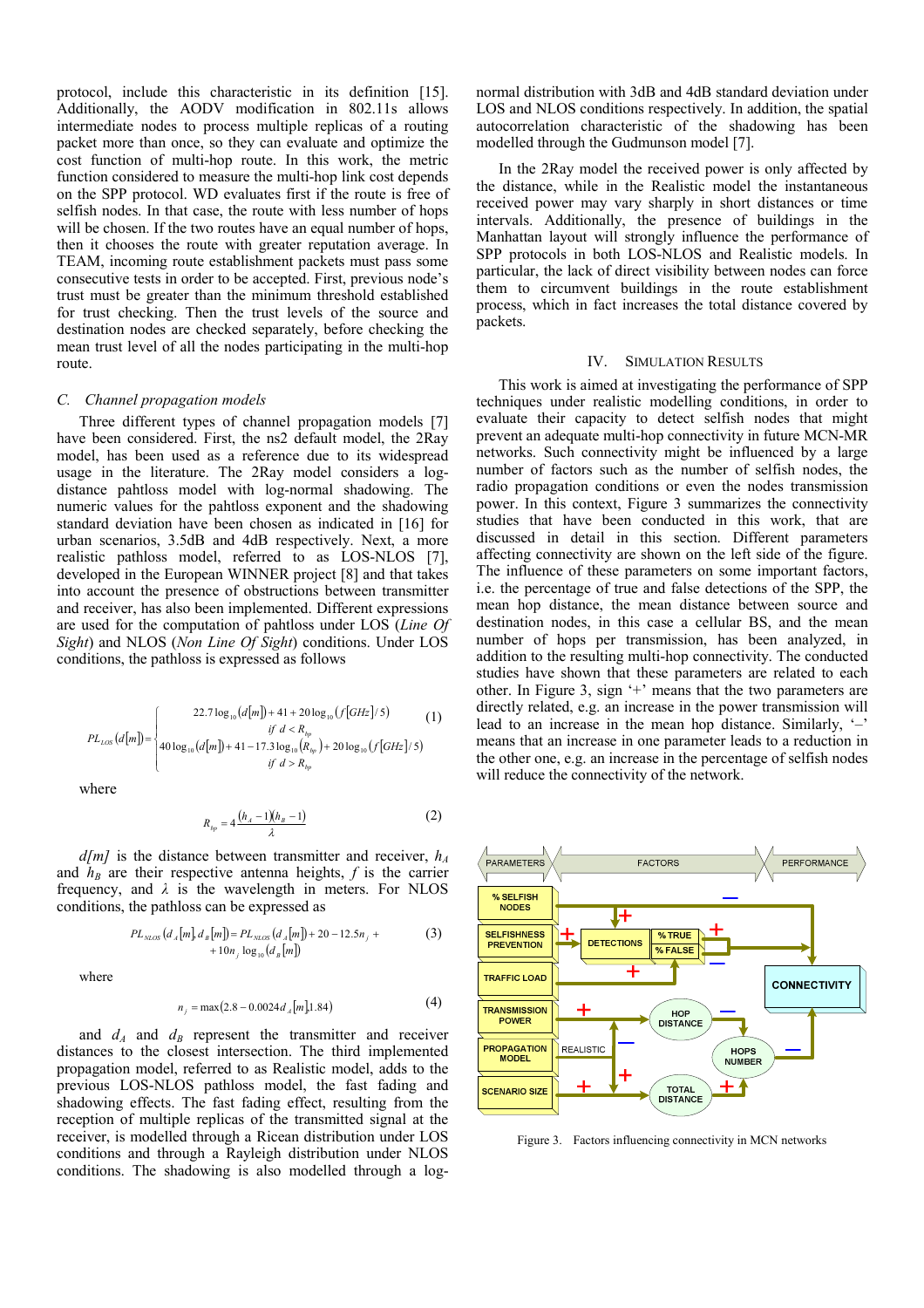One of the main factors influencing connectivity is the number of hops between source and destination, which is in turn affected by the transmission power, the channel propagation model and the number of nodes. As shown in Figure 4, the higher the number of hops between source and destination, the higher the probability of establishing a multihop route that includes a selfish node. If such selfish node cannot be detected with the SPP technique, the multi-hop connectivity will be severely constrained. Figure 4 represents the probability of choosing a not valid route, that is, a route with selfish nodes. It is assumed that the placement of the nodes in the route is random, so favorable cases divided by total outcomes can be applied to find this probability in equation (5); where  $P$  stands for probability of finding a route without selfish nodes, *nn* is the number of nodes in the scenario, *nh* is the number of hops and *rsn* is the ratio of selfish nodes. Figure 4 highlights that connectivity is severely degraded when the number of hops per transmission is increased in the presence of selfish nodes.

$$
P = \prod_{i=0...n} \frac{\lfloor nn(1-rsn)\rfloor - i}{nn-i}
$$
 (5)



Figure 4. Probability of discovering a multi-hop route between source and destination with selfish nodes in it

#### A. Multi-hop connectivity

Table I shows the total multi-hop distance covered between source and destination for the received data packets at the destination node. The results are shown for different scenarios, varying the number of selfish nodes and the three implemented radio models. A transmission power of 17dBm and AODV routing protocol without any SPP technique are considered. The obtained results clearly highlight the impact of the radio propagation effects on the connectivity of the network. In fact, when there are no selfish nodes, the use of the Realistic and the LOS-NLOS radio models results in an increase above 25% of the total distance compared to when the 2Ray model is applied. Increasing the number of selfish nodes prevents distant nodes from finding a valid route. This reduces their multi-hop connectivity, and only routes with a short number of hops (and therefore total distance), are capable to forward the data packets to the destination node; this trend was already highlighted by Figure 4. As observed in Table I, and as it could be expected, increasing the dimensions of the simulated scenario also increases total multi-hop distance and therefore

the difficulty to establish a long distance multi-hop route when selfish nodes are present (Figure 4). Table II depicts the mean and 95<sup>th</sup> percentile hop distance when varying the transmission power and the radio propagation modeling accuracy. The obtained results show that when accurately modeling the radio propagation, the hop distance is importantly reduced, irrespective of the transmission power.

TABLE I. MEAN MULTI-HOP DISTANCE FOR DATA PACKETS RECEIVED

| Scenario<br>size (m) | <b>Channel Model</b> | % of Selfish Nodes        |                           |                           |  |  |
|----------------------|----------------------|---------------------------|---------------------------|---------------------------|--|--|
|                      |                      | Л                         | 20                        | 40                        |  |  |
| 1350                 | 2Ray                 | 555.21m                   | 526.27m                   | 489.95m                   |  |  |
|                      | <b>LOS-NLOS</b>      | 689.64m<br>$(+24.21\%)^a$ | 559.01m<br>$(+6.22\%)^a$  | 446.53m<br>$(-8.86\%)^a$  |  |  |
|                      | Realistic            | 705.41m<br>$(+27.05\%)^a$ | 600.57m<br>$(+14.12\%)^a$ | 470.94m<br>$(-3.88\%)^a$  |  |  |
| 900                  | Realistic            | 482.57m<br>$(-31.59\%)^b$ | 420.74m<br>$(-29.94\%)^b$ | 369.85m<br>$(-21.47\%)^b$ |  |  |
| 1800                 | Realistic            | 913.63m<br>$(+29.52\%)^b$ | 706.78m<br>$(+17.68\%)^b$ | 512.32m<br>$(+8.79\%)^b$  |  |  |

a. Percentage of increment compared to 2Ray model with a scenario size of 1350x1350m<sup>2</sup> b. Percentage of increment compared to Realistic model with a scenario size of 1350x1350m<sup>2</sup>

TABLE II. MEAN HOP DISTANCE FOR DATA PACKETS RECEIVED

| <b>Hop Distance</b> |                | <b>Channel Model</b>     |                                     |                          |  |  |
|---------------------|----------------|--------------------------|-------------------------------------|--------------------------|--|--|
| (m)                 | Power<br>(dBm) | 2 Ray                    | LOS-NLOS                            | <b>Realistic</b>         |  |  |
| Mean                | 17             | 301.38                   | 166.75<br>$(-44.67\%)$ <sup>a</sup> | 171.89<br>$(-42.97)^{a}$ |  |  |
|                     | 20             | 400.90<br>$(+33.02\%)^b$ | 189.89<br>$(+13.88\%)^b$            | 198.12<br>$(+15.26\%)^b$ |  |  |
| $95th$ percentile   | 17             | 403.70                   | 260.87<br>$(-35.38)^{a}$            | 300.27<br>$(-25.62)^{a}$ |  |  |
|                     | 20             | 546.46<br>$(+35.36\%)^b$ | 295.11<br>$(+13.13\%)^b$            | 352.09<br>$(+17.26\%)^b$ |  |  |

a. Percentage of increment compared to 2Ray model scenario

b. Percentage of increment compared to 17dBm transmission power scenario

TABLE III. MEAN NUMBER OF HOPS PER PACKET RECEIVED

| <b>Selfishness</b>            | Propagation     | Mean number<br>of hops per packet                                      |                                   |                                   |  |
|-------------------------------|-----------------|------------------------------------------------------------------------|-----------------------------------|-----------------------------------|--|
| <b>Prevention</b><br>Protocol | Model           | $0\%$                                                                  | 20%                               | 40%                               |  |
|                               | 2Ray            | 2.05                                                                   | 1.93<br>$(-5.85\%)^b$             | 1.80<br>$(-12.20\%)$ <sup>b</sup> |  |
| without SPP                   | <b>LOS-NLOS</b> | 4.47<br>$(+118.05\%)$ <sup>a</sup>                                     | 3.43<br>$(-23.27\%)$ <sup>b</sup> | 2.64<br>$(-40.94\%)$ <sup>b</sup> |  |
|                               | Realistic       | 4.61<br>$(+124.88\%)$ <sup>a</sup>                                     | 3.62<br>$(-21.46\%)$ <sup>b</sup> | 2.75<br>$(-40.35\%)$ <sup>b</sup> |  |
| <b>WD</b>                     | 2Ray            | 2.03                                                                   | 1.99<br>$(-1.97\%)$ <sup>b</sup>  | 1.99<br>$(-1.97\%)$ <sup>b</sup>  |  |
|                               | <b>LOS-NLOS</b> | 4.48<br>$(+120.69\%)$ <sup>a</sup>                                     | 4.06<br>$(-9.38\%)$ <sup>b</sup>  | 3.60<br>$(-19.64\%)$ <sup>b</sup> |  |
|                               | Realistic       | 4.61<br>$(+127.09\%)$ <sup>a</sup>                                     | 4.22<br>$(-8.46\%)$ <sup>b</sup>  | 3.89<br>$(-15.62\%)$ <sup>b</sup> |  |
|                               | 2Ray            | 2.03                                                                   | 1.98<br>$(-2.46\%)$ <sup>b</sup>  | 1.94<br>$(-4.43\%)$ <sup>b</sup>  |  |
| PD.                           | <b>LOS-NLOS</b> | 4.47<br>4.38<br>$(-2.01\%)$ <sup>b</sup><br>$(+120.20\%)$ <sup>a</sup> |                                   | 3.87<br>$(-13.42\%)$ <sup>b</sup> |  |
|                               | Realistic       | 4.61<br>$(+127.09\%)$ <sup>a</sup>                                     | 4.62<br>$(0.21\%)$ <sup>b</sup>   | 4.26<br>$(-7.59\%)$ <sup>b</sup>  |  |

a. Percentage of increment compared to 2Ray model scenario

b. Percentage of increment compared to 0% selfish nodes scenario

As previously explained, increasing the accuracy of the radio propagation modeling has increased the total multi-hop distance and reduced the hop distance. As observed in Table III this increases the mean number of hops needed to establish a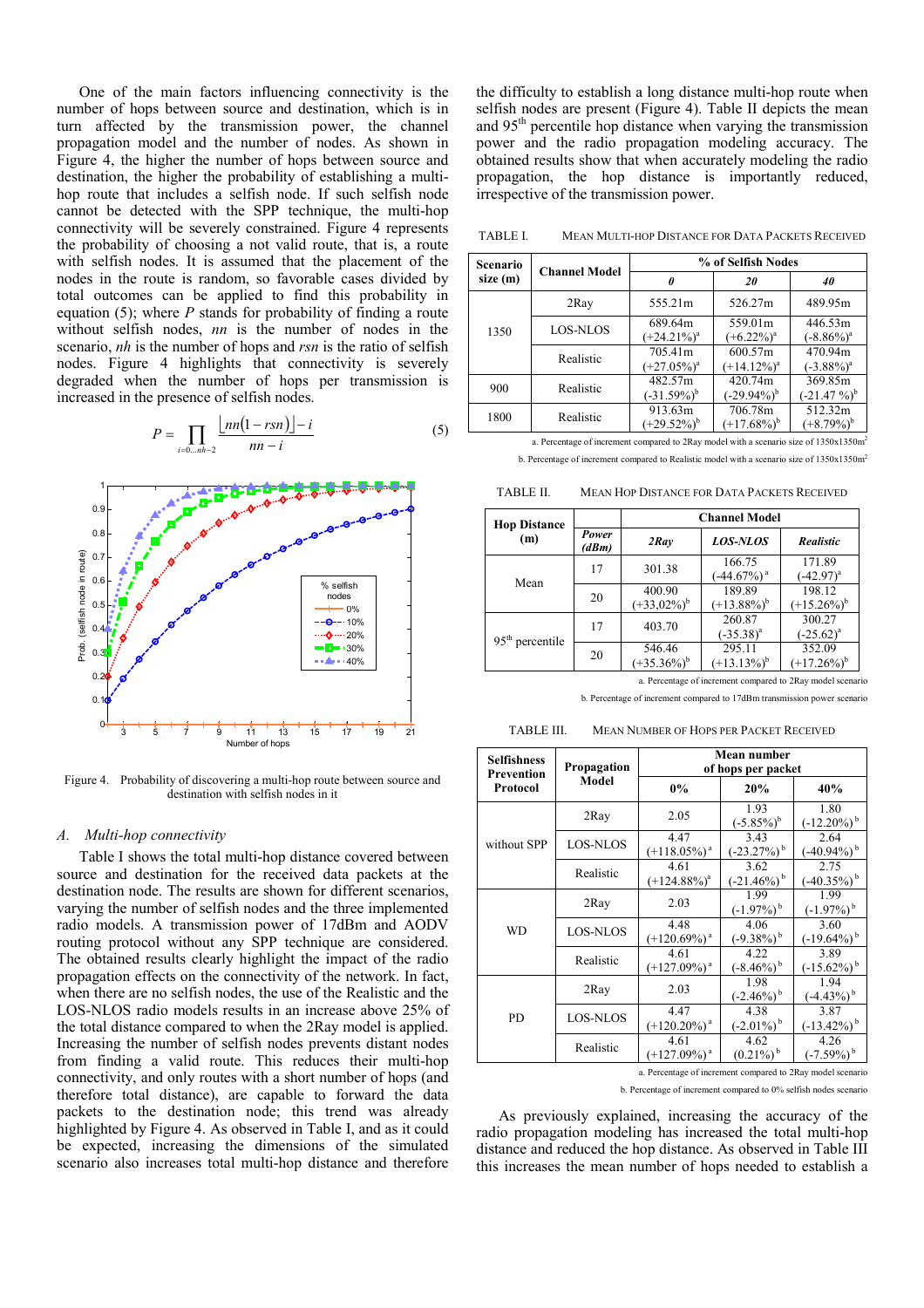multi-hop route from source to destination. The results marked as 'without SPP' correspond to the AODV routing protocol without any protection against selfish nodes. Perfect Detection (PD) refers to an idealistic technique that uses the AODV routing protocol and has a perfect knowledge of the identity of the selfish nodes at any time with zero signaling cost. These two techniques have been simulated to establish the SPP performance bounds. The obtained results show that similar trends are observed for the WD and TEAM SPP techniques. An interesting effect shown in Table III is that the reduction in the number of hops is more important as the number of selfish nodes increases when the radio propagation conditions are modeled more accurately. Under simplistic radio propagation conditions, the hop distance is large and there is only need for a short number of hops to reach the destination node. On the other hand, when the radio conditions are accurately modeled, the hop distance is reduced and the number of hops to reach the destination node increases. In this case, the presence of selfish nodes has a higher impact on the multi-hop route establishment. The results shown in Table III highlight that when no SPP technique is employed, the number of hops for the packets received decreases with the percentage of selfish nodes. This is the case because only routes without selfish nodes, or routes with only one hop, are able to reach the destination. On the other hand, when applying SPP techniques, selfish nodes can be detected and a higher percentage of multihop routes can be established. In this case, the reduction of number of hops with the percentage of selfish nodes is smaller.

# B. Capacity to detect selfish nodes

The capacity of the SPP techniques to detect selfish nodes, and the probability to incorrectly accuse a non selfish node, can have a significant impact on the connectivity and probability to establish a multi-hop route from source to destination. As a result, the following parameters are defined to quantify the capacity to detect selfish nodes: positive sensibility and positive error rates. The watchdog detection technique is based on the promiscuous listening of packets that neighbor nodes have to relay. In this case, positive sensibility is the number of real forwarding denials detections (RDD, Real forwarding Denials Detections) divided by the number of times that selfish nodes are required to relay packets (RSN, Requests for Selfish Nodes). RDD refers to the number of occasions that a selfish node refused to relay a packet and this refusal was detected by the watching node. Similarly, positive error rate is the number of misunderstandings interpreted as forwarding denials (FDD, False Denial Detections) divided by the number of occasions that a non selfish node has to retransmit a packet (RNSN, Requests for Non-Selfish Nodes). FDD refers to the number of times that one node could not overhear correctly the retransmission of the packet by the next node due to channel propagation errors or collisions due to channel congestion.

$$
S_{+} = RDD/_{RSN} \quad E_{+} = FDD/_{RNSN} \tag{6}
$$

Table IV shows the  $S_+$  and  $E_+$  rates for different scenarios. The first scenario corresponds to a medium size field with 238 nodes, 17dBm transmission power, no simultaneous sessions and the 2Ray radio channel model. To appreciate the influence of accurately modelling radio channel effects, in the second scenario the Realistic radio channel model is used instead. Simultaneous sessions are simulated in the third scenario to study the performance of the SPP protocols under channel congestion. The fourth scenario is similar to the third one but it reduces the size of the scenario and the resulting number of nodes to 114. The fifth scenario studies the influence of increasing the transmission power from 17dBm to 20dBm.

Both WD and TEAM protocols perform well in the simplest and less modelling accurate scenario, with  $S_{+}$  near 100%. Moreover, positive detection in TEAM keeps performing well in all the scenarios, which means that almost all selfish misbehaviours are detected by TEAM nodes in all the scenarios. On the contrary,  $S_{+}$  for WD degrades 4% when considering realistic radio channel effects in the second scenario, and around 9% with channel congestion in scenario 3. As it was mentioned in section II.A, this degradation of the detection capacity of WD corresponds to the number of occasions that link failures, radio channel errors or collisions where detected before the relay node was accused. The value of the  $S_{+}$  parameter does not change when varying the dimensions of the simulation area or the transmission power, in the fourth and fifth scenarios respectively. On the other hand, accurate modelling of channel propagation effects in the second scenario leads to an increase in the number of times that one non-selfish node is falsely accused, reflected in the positive error rate  $E_{+}$ . This is due to the difficulty of the watchdog detection mechanism to distinguish between radio channel errors and packet dropping by selfish nodes, as described in section II.A. It was shown in previous section IV.B that the number of hops needed to establish a multi-hop transmission increases in case of accurate radio channel modelling (second and third scenario). As a consequence of the increase in the number of hops, and the difficulty of watchdog mechanism to detect selfish nodes when radio channel effects are accurately modelled, nodes are more exposed to dropping attacks and are less capable to counteract them. The rise in false detections increases the percent false accusations in the realistic propagation modelling scenarios. However, it must be noticed that these two figures are not completely equivalent: false accusation rate is defined as the percent of false accusations divided by the total amount of accusations, while  $E_{+}$  refers to the rate of false detections of non selfish nodes divided by the number of packets that a non selfish node was required to relay. One node may be detected by several other nodes but it may be only accused by some of them, when the tally of detections reaches the maximum faults threshold established in WD. It is also noticeable that even a not very high error rate of around 10% in WD leads to a rate of false accusations of around 35% in scenarios with channel congestion  $(3<sup>rd</sup>$  to  $5<sup>th</sup>$ scenarios). The increase in false accusations difficults finding of a valid multi-hop route, as more non-selfish nodes are avoided in the route establishments.

As observed in Table IV, TEAM increases the positive error rate with respect to WD. While WD only uses first hand observations, TEAM computes also indirect reputation based on the observations of neighbors relaying packets on behalf of other nodes, which are only valid when the suspicious node and the vigilant node are visible to each other, as explained in section II.A. As this is not usually the case for indirect reputation, especially when considering LOS-NLOS conditions, TEAM  $E_{+}$  significantly increases when accurately modeling the radio propagation effects, as shown in Table IV. However, indirect reputation inaccuracy has a moderate impact on the false accusations, due to the fact that the weight of indirect reputation is considerably lower than the direct reputation in the calculation of node trust in the TEAM protocol.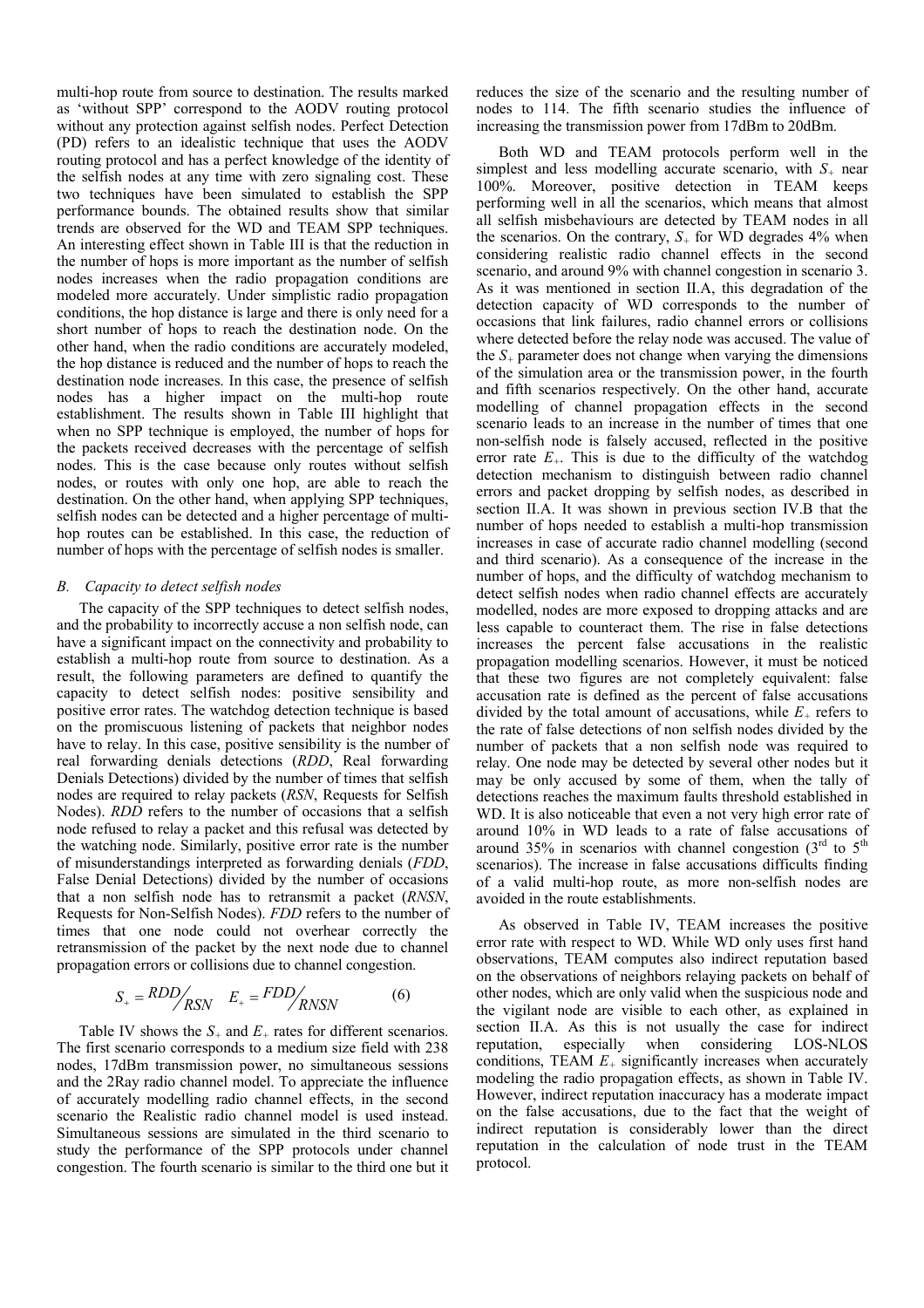All these results clearly demonstrate the strong impact that the radio propagation and the traffic modeling accuracy have on the operation of SPP techniques, and in particular on their capacity to detect selfish nodes.

TABLE IV. CAPABILITY TO DETECT SELFISH NODES(%)

| <b>SPP</b>  | Parameter  | Scenario |       |       |       |       |  |
|-------------|------------|----------|-------|-------|-------|-------|--|
|             |            |          |       |       |       |       |  |
| <b>WD</b>   | $S_{\pm}$  | 98.59    | 93.87 | 89.76 | 90.55 | 91.14 |  |
|             | E+         | 4.85     | 10.79 | 10.80 | 9.31  | 10.10 |  |
|             | False acc. | 21.93    | 20.63 | 36.57 | 41.36 | 34.81 |  |
| <b>TEAM</b> | $S_{+}$    | 99.98    | 99.30 | 98.70 | 98.86 | 98.97 |  |
|             | $E_{\pm}$  | 41.79    | 65.52 | 65.86 | 59.52 | 64.24 |  |
|             | False acc. | 17.50    | 30.23 | 45.18 | 38.41 | 43.33 |  |

#### C. Packet delivery ratio

Figures 5 and 6 plot the Packet Delivery Ratio (PDR) achieved when modeling the radio conditions through the simplistic 2Ray model or the Realistic one, considering no simultaneous traffic sessions. The figures also show the percentage of packets lost due to unavailability of routes or due to link failures, the percentage of packets dropped by selfish nodes, and the percentage of packets dropped because of its 'untrusted' origin or route. PDR refers to the number of packets correctly received divided by the number of packets transmitted. In each figure, each group of five contiguous bars corresponds to a different SPP technique, while each bar represents a different percentage of selfish nodes. 'No SPP' refers to AODV routing protocol without any SPP running in parallel, in order to set a low performance bound. PD was implemented as an idealistic SPP technique to establish a high performance bound, since it is capable to identify all selfish nodes.

As observed in Figures 5 and 6, increasing the percentage of selfish nodes decreases the PDR and increases the percentage of packets dropped by selfish nodes, or dropped without a valid route, as was expected. Considering realistic channel propagation conditions in Figure 6 reduces the PDR considerably compared to Figure 5, while the percentage of packets dropped by selfish nodes is notably increased, due to the influence of accurate modeling of radio propagation effects on the detection capacity of SPP techniques, and the increment in the number of hops of multi-hop transmissions. PDR also degrades when modeling realistic channel effects in Figure 6 compared to Figure 5, even when no selfish nodes and no SPP are considered. In the case of PD, the PDR reduction observed as the percentage of selfish nodes increases is due to the reduction of available multi-hop valid routes between the source and destination nodes, and the perfect isolation of selfish nodes. These effects are more appreciable when considering realistic channel modeling in Figure 6, where the number of hops in multi-hop transmissions between the source and destination nodes increases. For this reason, distant selfish nodes are completely isolated and non-selfish nodes are less capable to find a route without selfish nodes. On the contrary, Figure 7 shows that the WD protocol is unable to isolate selfish nodes when channel propagation is accurately modeled. PDR is represented separately for selfish nodes and for non selfish nodes. While PD manages to isolate selfish nodes, which obtain a very low successful delivery rate, PDR for selfish and for non selfish is almost equal in the rest of protocols (only WD and without SPP are shown for the sake of clarity, as the

WD performance is very close to that achieved with TEAM). Only the selfish nodes that are able to establish a one hop transmission with the destination BS may bypass PD isolation, as shown in Figure 7. As observed in Figure 8, increasing the channel congestion through simultaneous traffic sessions also reduces the PDR for all SPP techniques irrespective of the percentage of selfish nodes, compared to Figure 6.



Figure 5. Statistics on packet reception when considering the 2Ray channel model and no simultaneous traffic sessions



Figure 6. Statistics on packet reception when considering the Realistic channel model and no simultaneous traffic sessions.



Figure 7. PDR for scenario with simultaneous traffic sessions when considering Realistic channel model and a 20% of nodes acting selfishly